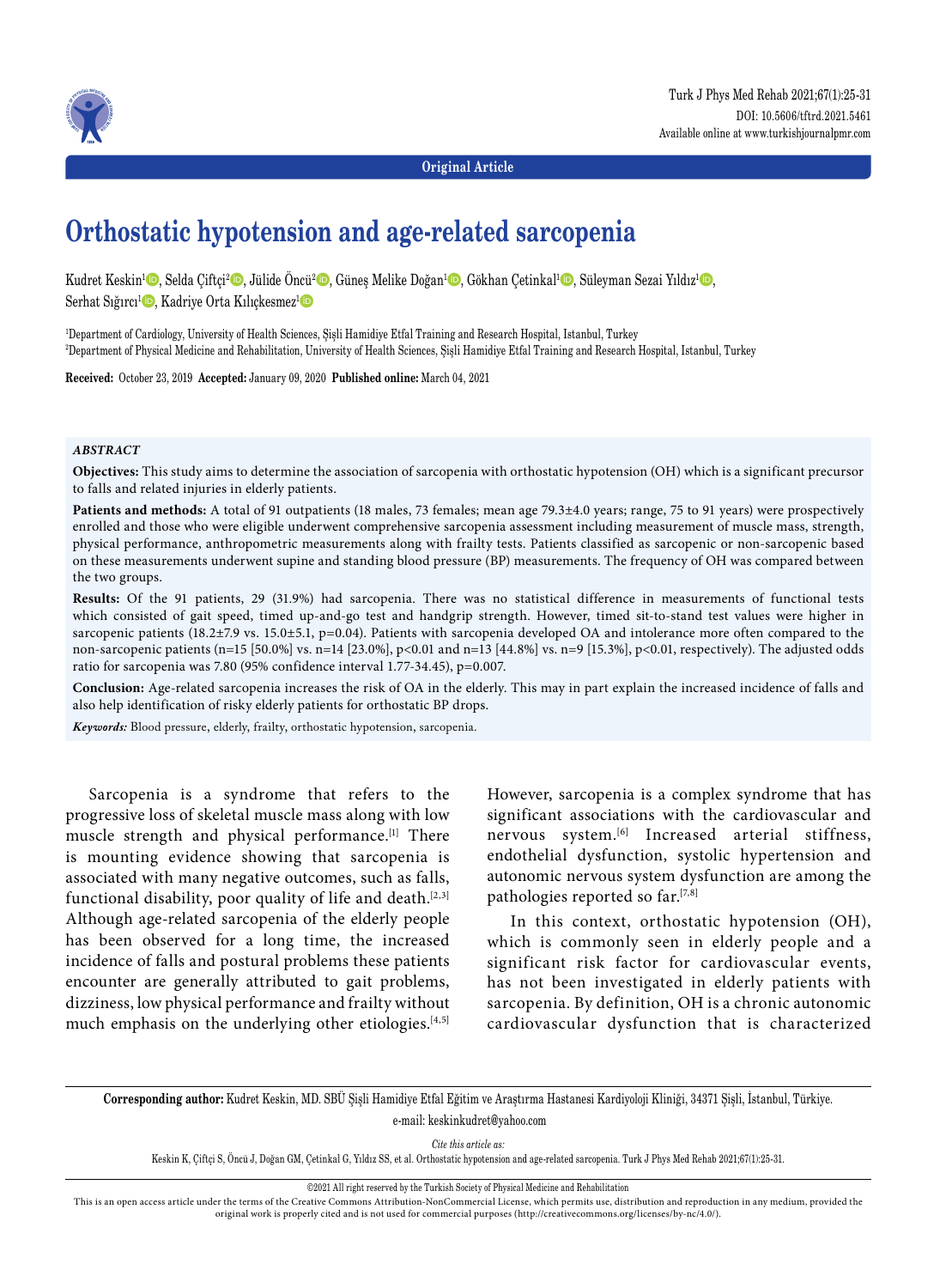by inability to sustain adequate cardiac output to assuming an upright position. Normally, in response to the venous pooling immediately after standing, a number of compensatory mechanisms such as increased venous tone and heart rate should come into play and normalize the blood pressure (BP) and thus the cerebral perfusion. Elderly patients are particularly prone to OH and related symptoms due to several comorbidities. Since lower extremity muscle contraction is also a significant contributor for the venous blood to return to the heart, sarcopenic elderly patients owing to their low muscle strength along with impaired cardiovascular and nervous system functions may be prone to OH. Based on this, in this study, we aimed to determine the association of sarcopenia with OH which is a significant precursor to falls and related injuries in elderly patients.

## **PATIENTS AND METHODS**

This prospective observational study included 91 patients (18 males, 73 females; mean age: 79.3±4.0 years; range, 75 to 91 years) referred to Şişli Hamidiye Etfal Training and Research Hospital Cardiology and Osteoporosis Outpatient Departments. In order to reduce the confounding factors for development of OH and to ensure the accuracy of bioimpedance muscle mass measurements, patients with neurodegenerative diseases, end-stage renal disease, malignancy, heart failure, significant dehydration, anemia (hemoglobin <8 g/dL), acute infection, edema, pace-maker and those who could not stand up were excluded. In addition, all participants underwent transthoracic echocardiography to rule out heart failure and major cardiac disorders that might have an impact on BP measurements. Based on sarcopenia-related measurements, patients were divided into two groups (sarcopenic vs. non-sarcopenic). The study protocol was approved by the Şişli Hamidiye Etfal Training and Research Hospital Ethics Committee (ClinicalTrials.gov Identifier Number: 03732716). A written informed consent was obtained from each patient. The study was conducted in accordance with the principles of the Declaration of Helsinki.

Sarcopenia was defined according to the European Working Group on Sarcopenia in Older People (EWGSOP) criteria in which low muscle mass plus either low muscle strength or physical performance were required for diagnosis.<sup>[1]</sup> When assessing muscle mass, we used Tanita-305 (Tanita Corp., Tokyo, Japan) multi-frequency bioelectrical impedance body composition analyzer. All measurements were performed in the morning when patients were fasting for 8 h and with an empty bladder. Based on the EWGSOP criteria, skeletal muscle mass indexes less than  $8.87 \text{ kg/m}^2$  for males and  $6.42 \text{ kg/m}^2$  for females were defined as cut-off values for sarcopenia. Skeletal muscle mass index was calculated as appendicular mass in kilograms divided by the square of height in meters.

Muscle strength was assessed by measuring handgrip strength using a Jamar dynamometer (Sammons Preston Rolyan, Chicago, USA). The test was performed while the patient was seated with shoulder adducted and forearm neutrally rotated, elbow flexed to 90 degrees, and forearm in a neutral position. After performing three consecutive contractions with the dominant arm, the highest value was used for analysis. Handgrip strengths less than 30 kg for males and 20 kg for females were defined as low muscle strength based on EWGSOP criteria.

Physical performance was assessed using the timed up-and-go (TUG) test in which a patient was instructed to stand from a sitting position, quickly walk three meters and walk back to the chair and sit down again. The duration of the test was reported in seconds. Generally, a score of more than 15 sec portend poor performance. Gait speed was derived from the TUG test using the following formula: [6/(TUG time)]\*1.62. Gait speed less than 0.8 m/sec was defined as the cut-off value for definition of low physical performance. The four-item essential frailty toolset (EFT) which was previously validated in a large cohort was deemed appropriate for frailty assessment.[9] It incorporated four different measurements which were timed sit-to-stand (TSTS) test (5 times), mini-mental state examination, serum hemoglobin and albumin levels. The test score ranged from 0 to 5. EFT score 3 or greater was defined as frailty. The TSTS test measured the time required to stand five times from a seated position without using arms.

All BP measurements were performed in the morning after 8-h fasting. Patients were taken to a quiet room where supine BP recordings were made following a 5-min resting period. Three more BP measurements were taken when the patients stood up. These were immediate,  $1^{st}$  and the  $3^{rd}$  min of standing, respectively. All measurements were performed using a fully automated Omron 907XL sphygmomanometer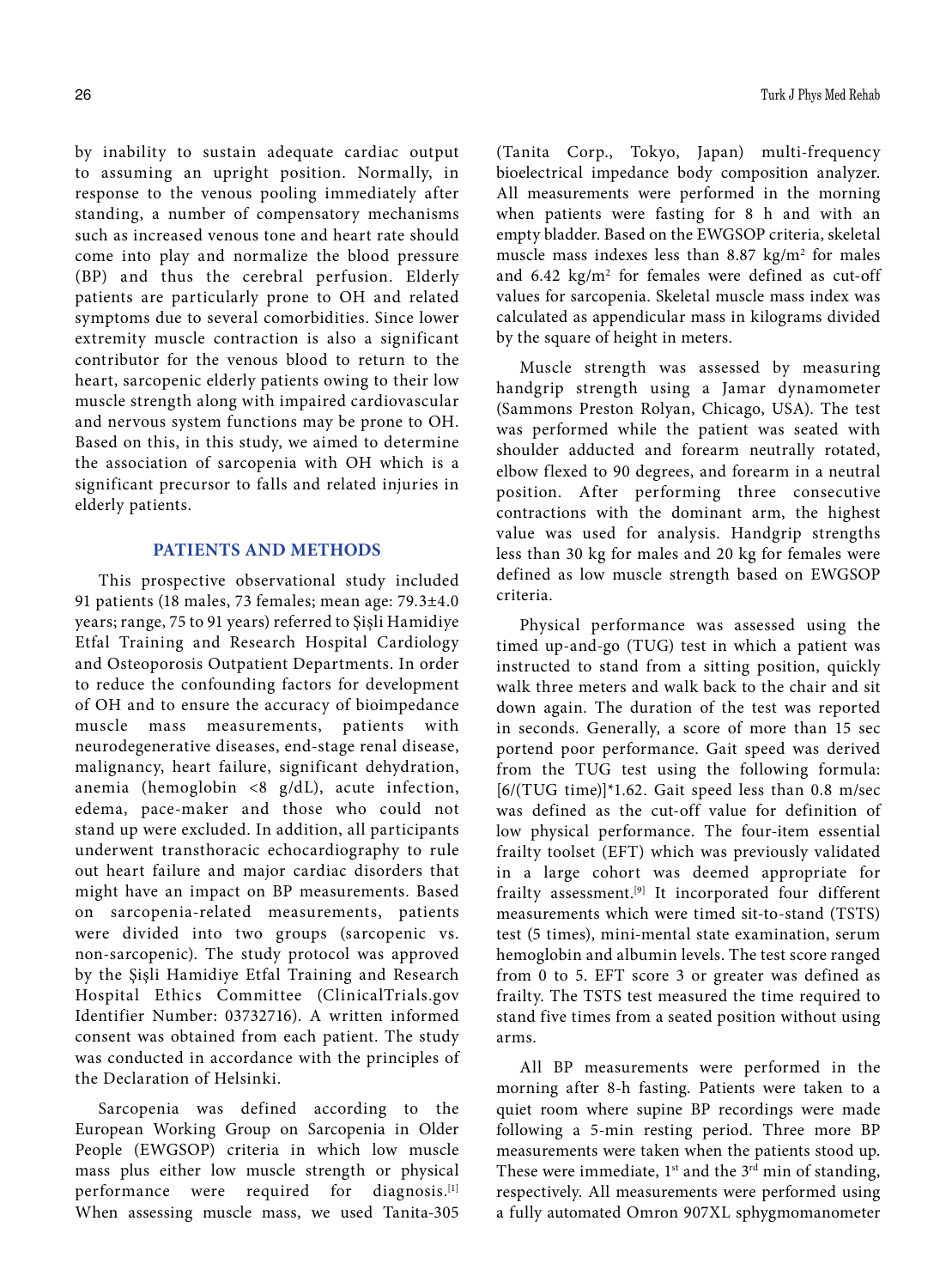(Omron Healthcare Co, Ltd, Kyoto, Japan) that was attached to the patients' upper arm circumference. According to the diagnostic criteria established by the Consensus Committee of the American Autonomic Society and American Academy of Neurology, OH is defined as a decrease in systolic BP of 20 mmHg or a decrease in diastolic BP of 10 mmHg within  $3<sup>rd</sup>$  min of standing.<sup>[10]</sup> The accompanying symptoms such as dizziness, inability to maintain balance and blurred vision were noted and defined as orthostatic intolerance.

## **Statistical analysis**

Since OH is quite prevalent in elderly patients, we anticipated approximately 10% OH rate in the control and a three-fold higher rate in the study group. Based on this assumption, each group required 40 patients to reach 80% power with an alpha level of 0.05. Continuous variables were expressed as mean ± standard deviation, or median (interquartile range) and categorical variables were presented as numbers and percentages. The Kolmogorov-Smirnov test was used to assess the distribution pattern of continuous variables. If normally distributed, continuous variables were compared between groups using independentsamples t-test and if the distribution of variables were skewed (log-normal), Mann-Whitney U test was used instead. Categorical data were compared using the chi-square or Fisher exact test. Logistic regression analysis was carried out to measure the risk of having OH in patients with sarcopenia. Univariate and multivariate logistic regression analysis were performed to assess the association of sarcopenia with OH. Variables that were statistically significant in univariate analysis and of clinical importance were entered into the model without stepwise selection. Model-fit was assessed using the likelihood and R square values. A *p* value of <0.05 was considered statistically significant. The statistical analysis was performed using IBM SPSS Statistics for Windows, version 20.0 (IBM Corp., Armonk, NY, USA).

## **RESULTS**

Of the 91 patients, 29 (31.9%) had sarcopenia. Baseline clinical characteristics and laboratory values are presented in Table 1. Body mass index (BMI) was significantly lower in sarcopenic patients (23.9±4.1 vs. 29.9±4.5, p<0.01). There was no statistical difference in terms of chronic diseases such as diabetes mellitus, hypertension and cardiovascular disease. Also, the

intensity of antihypertensive treatment (1.4±1.2 vs. 1.7±1.2,  $p=0.28$ ) and diuretic use  $(n=7$  [24.1%] vs. n=21 [33.9%],  $p=0.34$ ) were similar in both groups. In terms of laboratory values, vitamin D levels were significantly lower in sarcopenic patients (27.6±12.2 vs.  $34.7 \pm 18.7$ , p=0.02).

Measurements related to sarcopenia are presented in Table 2. Skeletal muscle mass index was significantly lower in sarcopenic patients (6.6±0.8 vs.  $7.7\pm0.9$ , p<0.01). In addition, all anthropometric measurements including mid-arm and calf were lower in patients with sarcopenia (p<0.01 for all). However, there was no statistical difference in measurements of functional tests which consisted of gait speed, TUG test and handgrip strength (0.8±0.2 sec vs. 0.7±0.1 sec, p=0.1; 13.2±5.8 sec vs. 14.2±4.1 sec, p=0.39;  $18.1 \pm 5.3$  kg vs.  $18.0 \pm 4.5$  kg,  $p=0.99$ , respectively). The only statistical difference was found in TSTS test in which patients with sarcopenia had higher values  $(18.2\pm7.9 \text{ sec vs. } 15.0\pm5.1 \text{ sec, } p=0.04)$ . According to EFT assessment, patients with sarcopenia had lower scores compared to non-sarcopenic patients (1.4±1.0 vs. 1.7±0.9, p=0.02).

The main outcomes of the study are presented in Table 2. Patients with sarcopenia developed OH and intolerance more often compared to the nonsarcopenic patients (n=15 [50.0%] vs. n=14 [23.0%], p<0.01 and n=13 [44.8%] vs. n=9 [15.3%], p<0.01, respectively). Mean heart rate increased in both groups when standing; (supine: 72.8±11.4; standing [immediate]:  $80.9 \pm 12.9$ ; standing  $[1<sup>st</sup> min]$ : 79.6 $\pm 12.1$ ; standing [3rd min]: 79.7±12.7, respectively, in the entire group). The greatest pressure drop was observed immediately after standing. Mean systolic and diastolic BPs are presented in Figures 1 and 2. No cases of OH based on isolated diastolic pressure drop were observed.

In order to assess the risk of having OH in sarcopenic patients, a univariate logistic regression analysis was performed in which the odds ratio (OR) was 3.3 (95% confidence interval [CI]: 1.2-8.5, p=0.01). Multivariate analysis was performed including sex, age, BMI and vitamin D levels as covariates. Sarcopenia was still the only independent predictor of OH development (OR: 7.80 [95% CI:  $1.77-34.45$ ],  $p=0.007$ ). Variables were entered into model without stepwise selection method and model fit was assessed according to Nagelkerke R2 and log likelihood values which were 0.23 and 80.42, respectively.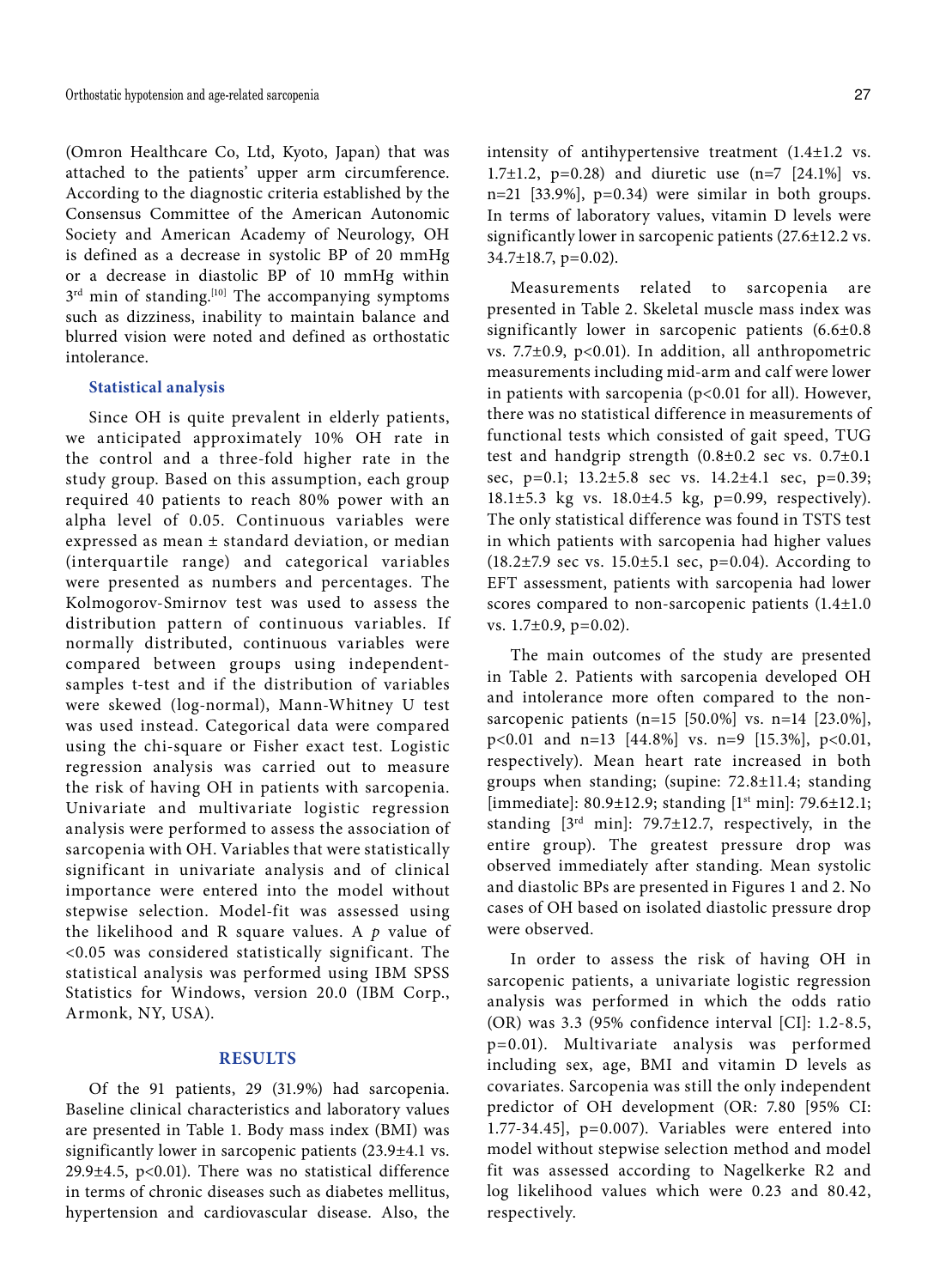|                                                                                                                                                                                                                                                                                                                               |                 |                  |                  |        | Baseline clinical characteristics and laboratory values of the study patients |                     |              | TABLE <sub>1</sub>   |        |             |                                                        |                 |                   |        |             |                         |
|-------------------------------------------------------------------------------------------------------------------------------------------------------------------------------------------------------------------------------------------------------------------------------------------------------------------------------|-----------------|------------------|------------------|--------|-------------------------------------------------------------------------------|---------------------|--------------|----------------------|--------|-------------|--------------------------------------------------------|-----------------|-------------------|--------|-------------|-------------------------|
|                                                                                                                                                                                                                                                                                                                               |                 |                  | Overall $(n=91)$ |        |                                                                               |                     |              | No sarcopenia (n=62) |        |             |                                                        |                 | Sarcopenia (n=29) |        |             |                         |
|                                                                                                                                                                                                                                                                                                                               | $\mathbf{u}$    | ℅                | Mean±SD          | Median | IQR                                                                           | $\Xi$               | $\%$         | Mean <sup>±SD</sup>  | Median | IQR         | $\mathbf{u}$                                           | $\%$            | Mean±SD           | Median | IQR         | $\overline{p}$          |
| Age (year)*                                                                                                                                                                                                                                                                                                                   |                 |                  | $79.3 + 4.0$     |        |                                                                               |                     |              | 79.4±3.9             |        |             |                                                        |                 | 79.4±4.1          |        |             | 0.912                   |
| Female<br>Sex†                                                                                                                                                                                                                                                                                                                | 73              | 80.2             |                  |        |                                                                               | 57                  | 91.9         |                      |        |             | $\tilde{g}$                                            | 55.2            |                   |        |             | $0.001**$               |
| Weight (kg)*                                                                                                                                                                                                                                                                                                                  |                 |                  | $65.2 \pm 14.0$  |        |                                                                               |                     |              | $68.3 \pm 13.3$      |        |             |                                                        |                 | $58.4 \pm 13.4$   |        |             | $0.001**$               |
| Height*                                                                                                                                                                                                                                                                                                                       |                 |                  | $152.9 + 9.4$    |        |                                                                               |                     |              | 151.4±7.9            |        |             |                                                        |                 | $156.2 \pm 11.5$  |        |             | $0.022**$               |
| BMI (kg/m <sup>2)*</sup>                                                                                                                                                                                                                                                                                                      |                 |                  | $28.0 + 5.2$     |        |                                                                               |                     |              | $29.9 + 4.5$         |        |             |                                                        |                 | $23.9 + 4.1$      |        |             | $0.01**$                |
| Diabetes mellitus†                                                                                                                                                                                                                                                                                                            | 29              | 31.9             |                  |        |                                                                               | 20                  | 32.3         |                      |        |             | ç                                                      | 31.0            |                   |        |             | 0.907                   |
| Hypertension†                                                                                                                                                                                                                                                                                                                 | 72              | 79.1             |                  |        |                                                                               | 52                  | 83.9         |                      |        |             | $\overline{c}$                                         | 69.0            |                   |        |             | 0.103                   |
| CVD <sub>†</sub>                                                                                                                                                                                                                                                                                                              | $^{\circ}$      | 8.8              |                  |        |                                                                               | 3                   | 4.8          |                      |        |             | 5                                                      | 17.2            |                   |        |             | 0.052                   |
| History of TIA+                                                                                                                                                                                                                                                                                                               |                 | 4.4              |                  |        |                                                                               | 4                   | 6.5          |                      |        |             | 0                                                      | $\circ$         |                   |        |             | 0.162                   |
| History of fall+                                                                                                                                                                                                                                                                                                              | 35              | 38.5             |                  |        |                                                                               | 27                  | 43.5         |                      |        |             | $^{\circ}$                                             | 27.6            |                   |        |             | 0.145                   |
| History of syncopet                                                                                                                                                                                                                                                                                                           | $\overline{2}$  | 13.2             |                  |        |                                                                               | $\circ$             | 9.7          |                      |        |             | $\circ$                                                | 20.7            |                   |        |             | 0.148                   |
| Postural dizziness†                                                                                                                                                                                                                                                                                                           | 56              | 61.5             |                  |        |                                                                               | 57                  | 59.7         |                      |        |             | $\overline{9}$                                         | 65.5            |                   |        |             | 0.594                   |
| History of fracture†                                                                                                                                                                                                                                                                                                          | $\overline{12}$ | 13.2             |                  |        |                                                                               | $\square$           | 16.1         |                      |        |             | $\mathbf{\Omega}$                                      | 6.9             |                   |        |             | 0.225                   |
| Antihypertensivet<br>RAS blocker<br>CCB                                                                                                                                                                                                                                                                                       | 53              | 58.2             | $1.6 + 1.2$      |        |                                                                               | 40                  | 64.5<br>37.1 | $1.7 + 1.2$          |        |             | 13                                                     | 44.8<br>34.5    | $1.4 + 1.2$       |        |             | 0.289<br>0.809<br>0.076 |
| <b>B</b> blocker                                                                                                                                                                                                                                                                                                              |                 | $36.3$<br>$30.8$ |                  |        |                                                                               | $23$ 18             | 29.0         |                      |        |             |                                                        | $34.5$<br>$3.4$ |                   |        |             | 0.600                   |
| Alpha blocker<br>Diuretic                                                                                                                                                                                                                                                                                                     | $3,80$ 5 $-28$  | 30.8<br>5.5      |                  |        |                                                                               | 4<br>$\overline{a}$ | 33.9<br>6.5  |                      |        |             | $\begin{array}{c} \n\Omega & \n\Omega & \n\end{array}$ | 24.1            |                   |        |             | 0.558<br>0.349          |
| Glucose (mg/dL)*                                                                                                                                                                                                                                                                                                              |                 |                  | $111.0 + 33.1$   |        |                                                                               |                     |              | $110.7 + 35.6$       |        |             |                                                        |                 | 111.9±26.4        |        |             | 0.872                   |
| HbA1c $(%)^*$                                                                                                                                                                                                                                                                                                                 |                 |                  | $6.2 + 1.3$      |        |                                                                               |                     |              | $6.3 + 1.5$          |        |             |                                                        |                 | $6.0 + 0.5$       |        |             | 0.421                   |
| Creatinine (mg/dL)*                                                                                                                                                                                                                                                                                                           |                 |                  | $0.83 + 0.21$    |        |                                                                               |                     |              | $0.82 + 0.20$        |        |             |                                                        |                 | $0.85 + 0.25$     |        |             | 0.584                   |
| Albumin (mg/dL)*                                                                                                                                                                                                                                                                                                              |                 |                  | $4.0 + 0.3$      |        |                                                                               |                     |              | $4.0 + 0.3$          |        |             |                                                        |                 | $4.1 + 0.2$       |        |             | 0.241                   |
| Vitamin D $(I/U)$ ‡                                                                                                                                                                                                                                                                                                           |                 |                  | $32.3 \pm 17.0$  |        |                                                                               |                     |              | 34.7±18.7            |        |             |                                                        |                 | 27.6±12.2         |        |             | $0.023**$               |
| Vitamin B12 (pg/mL)#                                                                                                                                                                                                                                                                                                          |                 |                  |                  | 273.0  | 223.7-416.7                                                                   |                     |              |                      | 260.0  | 215.0-398.0 |                                                        |                 |                   | 328.0  | 262.0-600.0 | $0.187\,$               |
| Hemoglobin (gr/dL)*                                                                                                                                                                                                                                                                                                           |                 |                  | $12.2 \pm 1.3$   |        |                                                                               |                     |              | $12.0 + 1.3$         |        |             |                                                        |                 | $12.4 \pm 1.3$    |        |             | 0.245                   |
| SD: Standard deviation; IQR: Interquartile range (25 <sup>th</sup> -75 <sup>th</sup> ); BMI: Body mass index; CVD: Cardiovascular disease; TIA: Transient ischemic attack; RAS: Renin angiotensin aldostreone; CCB: Calcium channel blocker; * Two i<br>statistically significant; † Chi-squared test; ‡ Mann Whitney U test. |                 |                  |                  |        |                                                                               |                     |              |                      |        |             |                                                        |                 |                   |        |             |                         |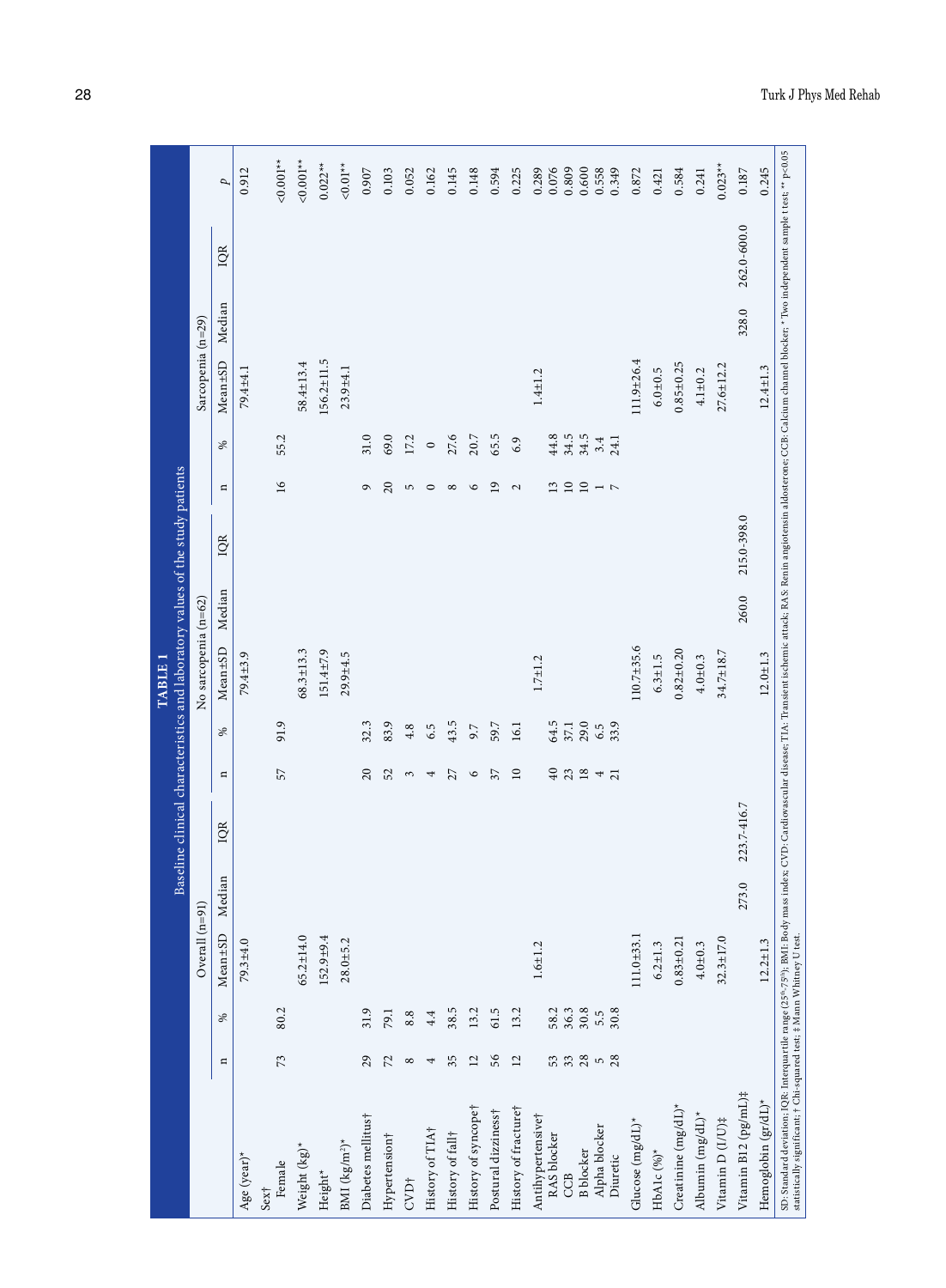| <b>TABLE 2</b><br>Sarcopenia related measurements, frailty and the development of orthostatic hypotension |      |                              |                                                                   |      |                                |                                                                               |      |                                  |                                                                      |
|-----------------------------------------------------------------------------------------------------------|------|------------------------------|-------------------------------------------------------------------|------|--------------------------------|-------------------------------------------------------------------------------|------|----------------------------------|----------------------------------------------------------------------|
|                                                                                                           |      |                              |                                                                   |      |                                |                                                                               |      |                                  |                                                                      |
| $\mathbf n$                                                                                               | $\%$ | $Mean \pm SD$                | $\mathsf{n}$                                                      | $\%$ | $Mean \pm SD$                  | $\mathbf n$                                                                   | $\%$ | $Mean \pm SD$                    | $\mathcal{P}$                                                        |
|                                                                                                           |      | $17.4 \pm 3.5$               |                                                                   |      | $18.0 \pm 3.3$                 |                                                                               |      | $16.4 \pm 3.8$                   | 0.062                                                                |
|                                                                                                           |      | $7.4 \pm 1.0$                |                                                                   |      | $7.7 \pm 0.9$                  |                                                                               |      | $6.6 \pm 0.8$                    | $< 0.001*$                                                           |
|                                                                                                           |      | $34.6 + 4.4$<br>$34.4 + 4.3$ |                                                                   |      | $35.9 + 4.1$<br>$35.5 \pm 4.2$ |                                                                               |      | $31.9 \pm 3.7$<br>$32.1 \pm 3.7$ | $< 0.001*$<br>$< 0.001*$                                             |
|                                                                                                           |      | $28.4 + 4.1$<br>$28.0 + 4.4$ |                                                                   |      | $30.0 \pm 3.7$<br>$29.6 + 4.1$ |                                                                               |      | $25.4 \pm 3.2$<br>$24.8 + 3.2$   | $< 0.001*$<br>$< 0.001*$                                             |
|                                                                                                           |      | $0.7 \pm 0.2$                |                                                                   |      | $0.7 \pm 0.1$                  |                                                                               |      | $0.8 \pm 0.2$                    | 0.101                                                                |
|                                                                                                           |      | $14.0 + 4.7$                 |                                                                   |      | $14.2 + 4.1$                   |                                                                               |      | $13.2 \pm 5.8$                   | 0.392                                                                |
|                                                                                                           |      | $18.0 \pm 4.8$               |                                                                   |      | $18.0 \pm 4.5$                 |                                                                               |      | $18.1 \pm 5.3$                   | 0.926                                                                |
|                                                                                                           |      | $17.2 + 7.2$                 |                                                                   |      | $15.0 \pm 5.1$                 |                                                                               |      | $18.2 \pm 7.9$                   | $0.048*$                                                             |
|                                                                                                           |      | $20.1 \pm 4.7$               |                                                                   |      | $19.5 \pm 4.8$                 |                                                                               |      | $21.3 \pm 4.6$                   | 0.095                                                                |
|                                                                                                           |      | $1.7 \pm 0.9$                |                                                                   |      | $1.8 + 0.9$                    |                                                                               |      | $1.4 \pm 1.0$                    | $0.026*$                                                             |
| 29                                                                                                        | 31.9 |                              | 14                                                                | 23.0 |                                | 15                                                                            | 50.0 |                                  | $< 0.01*$                                                            |
| 22                                                                                                        | 25.0 |                              | 9                                                                 | 15.3 |                                | 13                                                                            | 44.8 |                                  | $< 0.01*$                                                            |
|                                                                                                           |      |                              |                                                                   |      |                                |                                                                               |      |                                  |                                                                      |
|                                                                                                           |      |                              |                                                                   |      |                                |                                                                               |      |                                  | 0.495                                                                |
|                                                                                                           |      |                              |                                                                   |      |                                |                                                                               |      |                                  | 0.592<br>0.992                                                       |
|                                                                                                           |      | 79.7±12.7                    |                                                                   |      | 79.9±11.5                      |                                                                               |      | 79.3±15.2                        | 0.834                                                                |
|                                                                                                           |      |                              | Overall (n=91)<br>$72.8 \pm 11.4$<br>$80.9 \pm 12.9$<br>79.6±12.1 |      |                                | No sarcopenia (n=62)<br>$73.3 \pm 11.1$<br>$81.4 \pm 12.2$<br>$79.6 \pm 10.4$ |      |                                  | Sarcopenia (n=29)<br>$71.6 \pm 12.0$<br>79.8±14.5<br>$79.6 \pm 15.3$ |

SD: Standard deviation; EFT: Essential Frailty Toolset; \* p<0.05 statistically significant; \*\* Test score represents the time needed to stand 5 times from a seated position; † Chi-squared test; Two independent sample T test were applied for all continuous data.

| <b>TABLE 3</b><br>Logistic regression analysis for prediction of orthostatic hypotension |           |                     |       |           |                       |       |  |  |  |  |
|------------------------------------------------------------------------------------------|-----------|---------------------|-------|-----------|-----------------------|-------|--|--|--|--|
|                                                                                          |           | Univariate analysis |       |           | Multivariate analysis |       |  |  |  |  |
|                                                                                          | <b>OR</b> | 95% CI              | Þ     | <b>OR</b> | 95% CI                | p     |  |  |  |  |
| Sarcopenia                                                                               | 3.35      | $1.32 - 8.52$       | 0.011 | 7.80      | 1.77-34.45            | 0.007 |  |  |  |  |
| Age                                                                                      | 1.02      | $0.92 - 1.14$       | 0.636 | 1.09      | $0.94 - 1.25$         | 0.228 |  |  |  |  |
| Sex                                                                                      | 1.85      | $0.64 - 5.32$       | 0.251 | 1.67      | $0.41 - 6.70$         | 1.670 |  |  |  |  |
| Body mass index                                                                          | 0.99      | $0.91 - 1.07$       | 0.822 | 1.08      | $0.95 - 1.23$         | 0.213 |  |  |  |  |
| Vitamin-D                                                                                | 0.99      | $0.96 - 1.02$       | 0.728 | 1.00      | $0.96 - 1.03$         | 0.983 |  |  |  |  |
| OR: Odds ratio: CI: Confidence interval.                                                 |           |                     |       |           |                       |       |  |  |  |  |



**Figure 1.** Supine and standing systolic blood pressure trends in elderly patients with and without sarcopenia.



**Figure 2.** Supine and standing diastolic blood pressure trends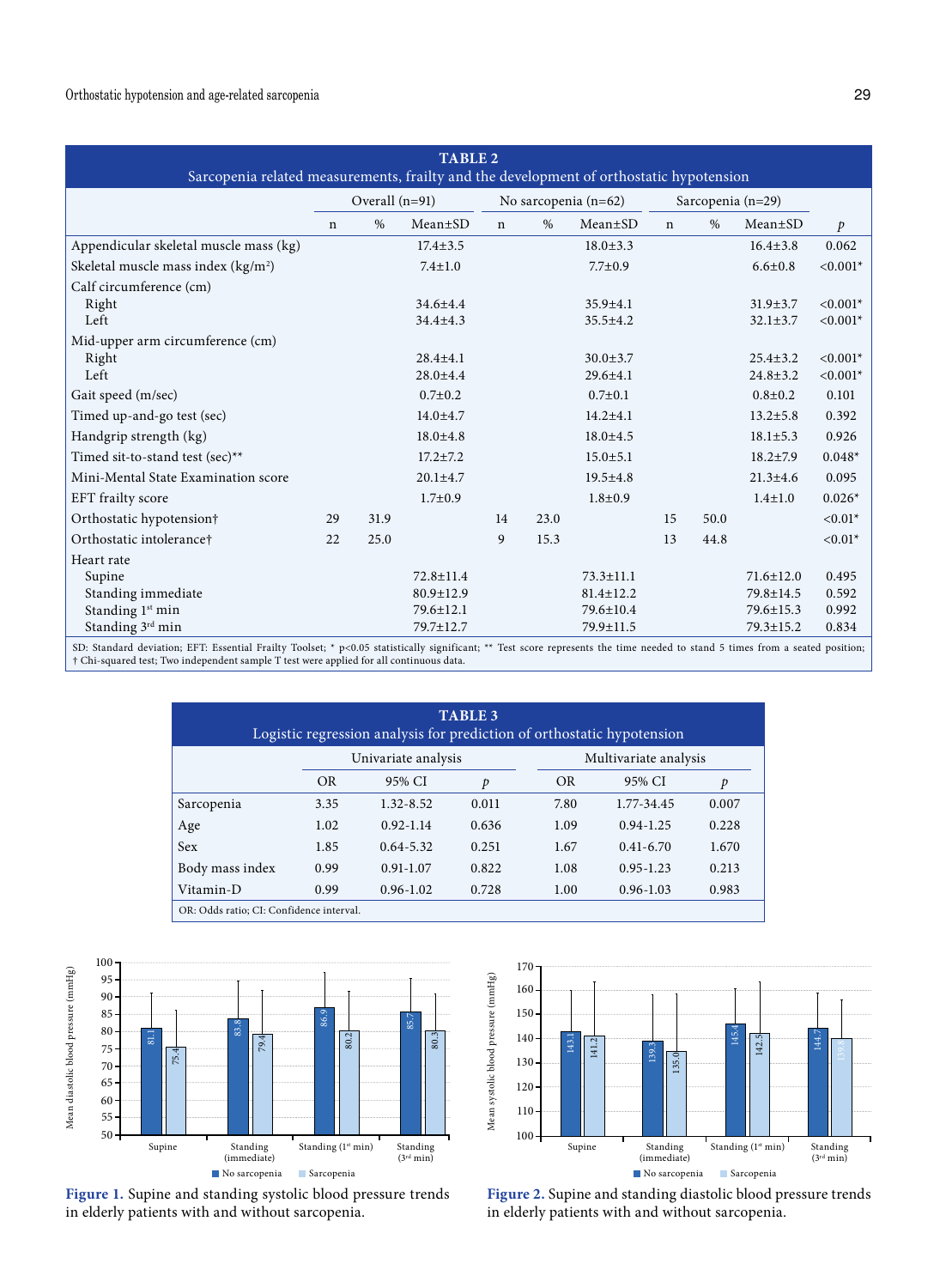# **DISCUSSION**

In this study, we showed that there was a clear association between age-related sarcopenia and the frequency of OH even after adjusting for potential confounders. It seems that the risk of OH is increased in sarcopenic elderly compared to their non-sarcopenic counterparts.

It has long been recognized that elderly frail patients were prone to significant BP drops upon standing. Although the underlying mechanisms were not clearly established, these BP swings, particularly OH, were attributed to the patients' general weakness, accompanying chronic conditions, low physical performance and deconditioning. Long-term follow-up studies consistently demonstrated that these patients had increased cardiovascular events, syncopal episodes and falls which led to significant injuries.<sup>[11]</sup>

On the other hand, the increased incidence of OH among frail elderly patients may be related to sarcopenia which is a condition that has a significant overlap with frailty. There is plenty of evidence showing that sarcopenia negatively affects balance, gait and imposes the risk of falls in the elderly as well. Although the definition of sarcopenia incorporates muscle loss along with diminished muscle strength or physical performance, it has a significant impact on the cardiovascular system. There are a number of studies showing that sarcopenia induces endothelial dysfunction, arterial stiffness and hypertension particularly in the long term.<sup>[7,8]</sup> Moreover, a study conducted by Hashimoto et al.<sup>[12]</sup> showed that significant systolic pressure variability was seen in patients with sarcopenia, a condition which is closely associated with falls and cardiovascular morbidity. Similarly, Kim et al.<sup>[13]</sup> demonstrated a marked inverse relationship between within-visit BP variability and skeletal muscle mass in a large Korean population.

Apart from that, from a neurological point of view, from generation of a neural signal to muscle contraction, there are a lot of age-associated changes in nervous system which may eventually lead to muscle wasting. These changes also involve the autonomic nervous system which is directly related to BP regulation.<sup>[14]</sup> Aagaard et al.<sup>[15]</sup> showed that age-related loss of spinal motor neurons lead to the reduction in both the number and size of the muscle fibers (sarcopenia) and thus impairing muscle performance. The conduction velocities in the spinal cord also slow down as shown in transcranial magnetic stimulation studies.<sup>[16]</sup> Similarly, Lauretani et al.<sup>[17]</sup> examined the relationship of peroneal nerve conduction velocity and

compound muscle action potentials with calf muscle mass and density which are the two complementary measures of sarcopenia. They showed that both nerve and muscle parameters declined with age. Taken together, a compromised nervous system not only induces sarcopenia, it may also play a role in BP disturbances to several stressors like standing.

One other possible mechanism by which OH occurs more frequently in patients with sarcopenia may be related to the weakness of the calf muscles which are responsible in the regulation of BP to upright postures. When an individual stands in a stationary position, there is an immediate fluid shift to the lower extremities due to the gravitational forces. In order to compensate the diminished flow to the heart, a number of compensatory mechanisms come into play, one of which is the activation of the physiologic skeletal muscle pump to induce muscle contraction in the legs and to provide pressure against veins and promote venous return to the heart.<sup>[18]</sup> The importance of this mechanism is best appreciated in patients with spinal cord injuries where there is profound hypotension due to absence of muscle activity and sympathetic denervation.[19] Further evidence comes from studies which apply functional electrical stimulation to the lower extremity muscles leading to improved venous return to the heart.[20] Sarcopenia has similar autonomic dysfunctions at the neuromuscular junction level in which significant denervation, widening of synaptic clefts and alterations of acetylcholine receptors are observed.[21] Therefore, muscle weakness of the lower extremities, particularly the calf muscles, may have a role for OH in these patients.

In our study, sarcopenic patients had lower vitamin D levels which may have certain implications on the outcome. First, vitamin D deficiency is closely related to vascular pathologies such as endothelial dysfunction, vascular stiffness and BP changes.[22] Second, there are specific studies indicating that its deficiency may lead to OH as well.<sup>[23]</sup> Recently, a study led by Soysal et al.<sup>[24]</sup> found that vitamin D deficiency may increase the risk of OH in the elderly. Although vitamin D may have certain effects on the postural BP changes, we cannot definitely propose this finding as a possible mechanism since in multivariate analysis sarcopenia was the only independent predictor of OH development. Nevertheless, this is an interesting finding that deserves further investigation.

Moreover, since this was a proof of concept study, we believe that a greater understanding of the complex mechanisms underlying the association between sarcopenia and OH should be explored which will